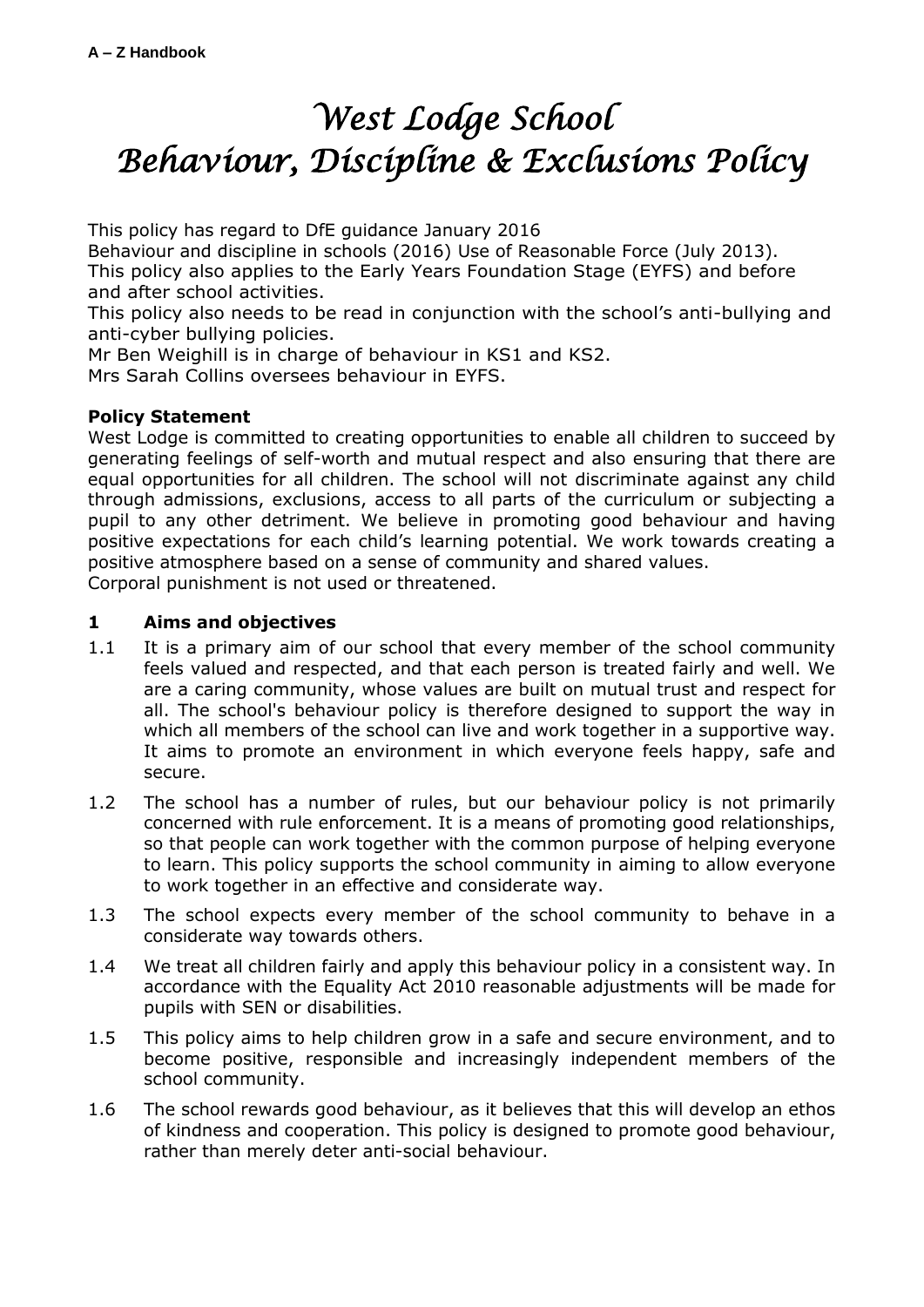#### 1.7 We aim to:

- Develop pupils' self-discipline and self-control
- Enable pupils to be on-task with their learning
- Enhance pupils' self-esteem
- Encourage individuals to recognise and respect the rights of other pupils
- Affirm co-operation as well as responsible independence in learning
- Promote the values of honesty, fairness and respect for others etc.
- Enable rational conflict-resolution
- Facilitate the transition of SEN children and those with behavioural issues to their secondary schools.

These six words form the basis of our behaviour policy:

Rights Responsibilities Rules Routines Rewards Respect

## **Rights in the Classroom**

Three Basic Rights:

The right to feel safe The right to be treated with respect The right to learn

A **treatment right** is the right to be treated equally regardless of religious, cultural, ethnic, sexual or physical differences. It includes an expectation of the right to be treated fairly and with dignity.

A **communication right** is the right to have one's say, share ideas, express oneself, and ask questions.

A **safety right** is the right to feel safe at school to feel free from intimidation in or out of class and to be safe and secure in person and property.

A **right to learn** is the right to learn without interference, within one's ability, in a pleasant working environment and with appropriate Teacher assistance.

A **movement right** is a right to safe movement about the class and school at certain times in a reasonable manner.

A **right of reply** is the right to tell your side of the story, a right to fair settlement of problems.

#### **2 Rewards and punishments**

2.1 We praise and reward children for good behaviour in a variety of ways:

- Teachers congratulate children.
- Teachers give children house points and stars. Five stars equal a House point.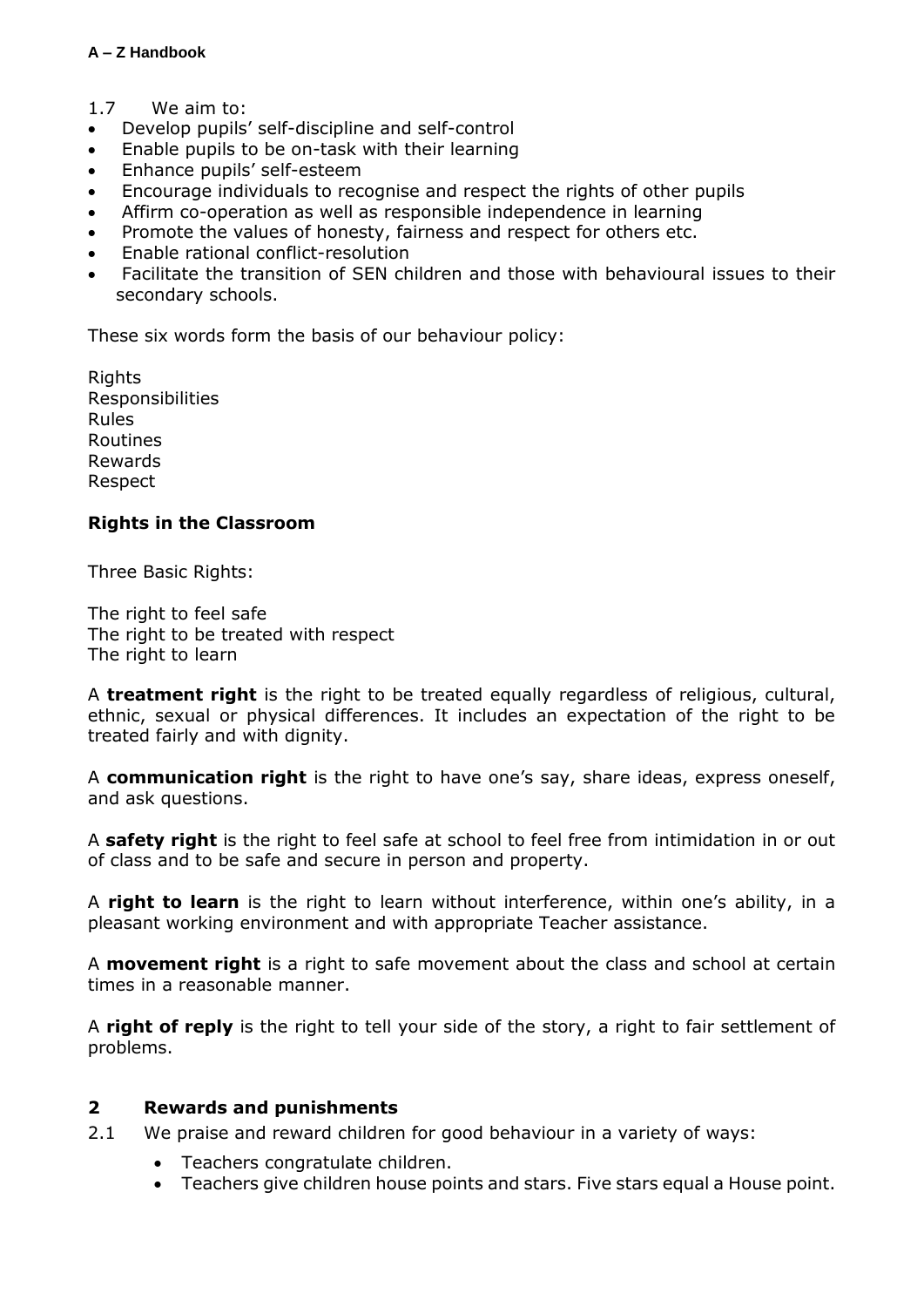- Each week, the House Captains announce the number of house points earned by each House.
- We distribute merit certificates to children, either for consistent good work or behaviour, or to acknowledge outstanding effort or acts of kindness in school. These are presented in assemblies.
- All classes have an opportunity to show examples of their best work in our Showing Assembly.
- Head Teacher's Award
- 2.2 The school acknowledges all the efforts and achievements of children, both in and out of school. Cups and Awards are presented in assembly.
- 2.3 The school employs a number of sanctions to enforce the school rules, and to ensure a safe and positive learning environment. We employ each sanction appropriately to each individual situation.
	- We expect children to listen carefully to instructions in lessons. If they do not do so after two warnings, we ask them either to move to a place nearer the Teacher, or to sit on their own.
	- We expect children to try their best in all activities. If they do not do so, we may ask them to redo or complete a task to the required standard.
	- If a child is disruptive in class, the Teacher reprimands him or her. If a child misbehaves repeatedly, we isolate the child from the rest of the class until s/he calms down, and is able to work sensibly again with others.
	- The safety of the children is paramount in all situations. If a child's behaviour endangers the safety of others, the Class Teacher stops the activity and ensures the children's and their safety.
	- If a child's misbehaviour requires a sanction, the Class Teacher records the incident in the class behaviour book and the child is given a sanction. These sanctions include:
		- o Warnings
		- o Child removed from situation
		- o Child loses some free time, eg break time, golden time, computer time and must be supervised
		- o Child loses part of lunch break
		- o Sent to Key Stage leader and loses whole of lunch break
		- $\circ$  Sent to Deputy Head. Further loss of free time with warning that parents will be contacted if misbehaviour continues. Child placed 'on report'.
		- o Parents summoned by Deputy Head for a meeting.
		- o Sent to Head Teacher. Child loses a privilege/position.
		- o Suspension
		- o Permanent exclusion

Where appropriate, a child will fill in a reflection sheet during the loss of their free time or will be required to copy out the West Lodge Way. Depending upon the seriousness of the misbehaviour, progress through the sanctions may be accelerated.

- If a child misbehaves repeatedly in class, the Class Teacher will notify the parents. In the first instance, the Class Teacher deals with incidents him/herself in the normal manner. However, if misbehaviour continues, the Class Teacher seeks help and advice from the respective Key Stage leader.
- Teachers have the right to confiscate pupils' property when deemed necessary. Legally, they are not liable for any loss or damage of any confiscated items so long as they have acted lawfully.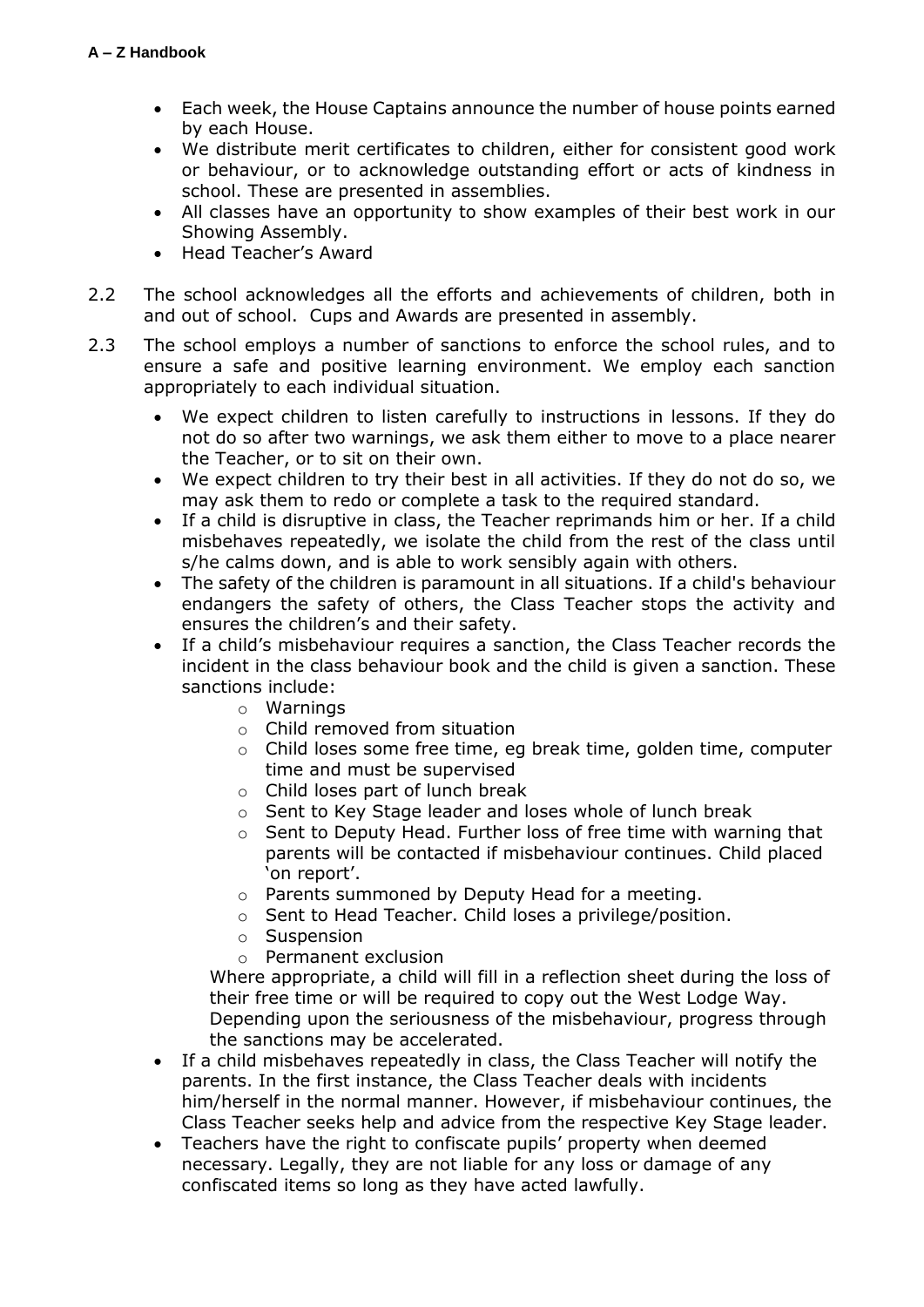- For pupils with SEN of a social nature reasonable allowances are made and support systems are put in place to help these children.
- The school seeks to constantly liaise with parents and any relevant outside agencies in order to acquire the bigger picture behind a child's behaviour.
- Both corporal punishment and the threat of it by anyone acting *loco parentis*  are prohibited. This includes volunteers, supervisors and teaching staff. Adults may only use physical intervention in order to avert any immediate danger to a person or property.
- 2.4 The Class Teacher discusses the school Code of Conduct ("The West Lodge Way"; drawn up by the School Council) with each class. Every child in the school knows the standard of behaviour that we expect in our school and in our classrooms. If there are incidents of anti-social behaviour, the Class Teacher discusses these with the whole class during circle time or PSHE lessons.
- 2.5 Teachers can discipline pupils at any time the children are under their charge including on school visits.
- 2.6 Teachers can also discipline pupils in certain circumstances when a pupil's misbehaviour occurs outside the school. When:
	- The pupil is travelling to/from school
	- Wearing school uniform or in some way identifiable as a pupil at the school.
	- The misbehaviour could have repercussions for the orderly running of the school, poses a threat to any other person or child or could adversely affect the school's reputation.
- 2.7 The school does not tolerate bullying of any kind. If we discover that an act of bullying or intimidation has taken place, we act immediately to stop any further occurrences of such behaviour. While it is very difficult to eradicate bullying, we do everything in our power to ensure that all children attend school free from fear.
- 2.8 All members of staff are aware of the regulations regarding the use of reasonable force by Teachers, as set out in Government publication Reasonable Force Guidelines July 2013. Teachers in our school do not hit, push or slap children. Staff only intervene physically to restrain children or to prevent injury to a child, or if a child is in danger of hurting him/herself. The school will inform parents of any physical intervention on the same day or as soon as reasonably practicable.The actions that we take are in line with government guidelines on the restraint of children.
- 2.9 The school considers the making of malicious accusations against staff by pupils to be a serious offence and such behaviour would be accordingly punished.

# **3 The role of the Class Teacher**

- 3.1 It is the responsibility of Class Teachers to ensure that the school rules are enforced in their classes, and that their classes behave in a responsible manner during lesson time.
- 3.2 The Class Teachers in our school have high expectations of the children with regard to behaviour, and they strive to ensure that all children work to the best of their ability.
- 3.3 The Class Teacher treats each child fairly, and enforces the Code of Conduct consistently. The Teachers treat all children in their classes with respect and understanding.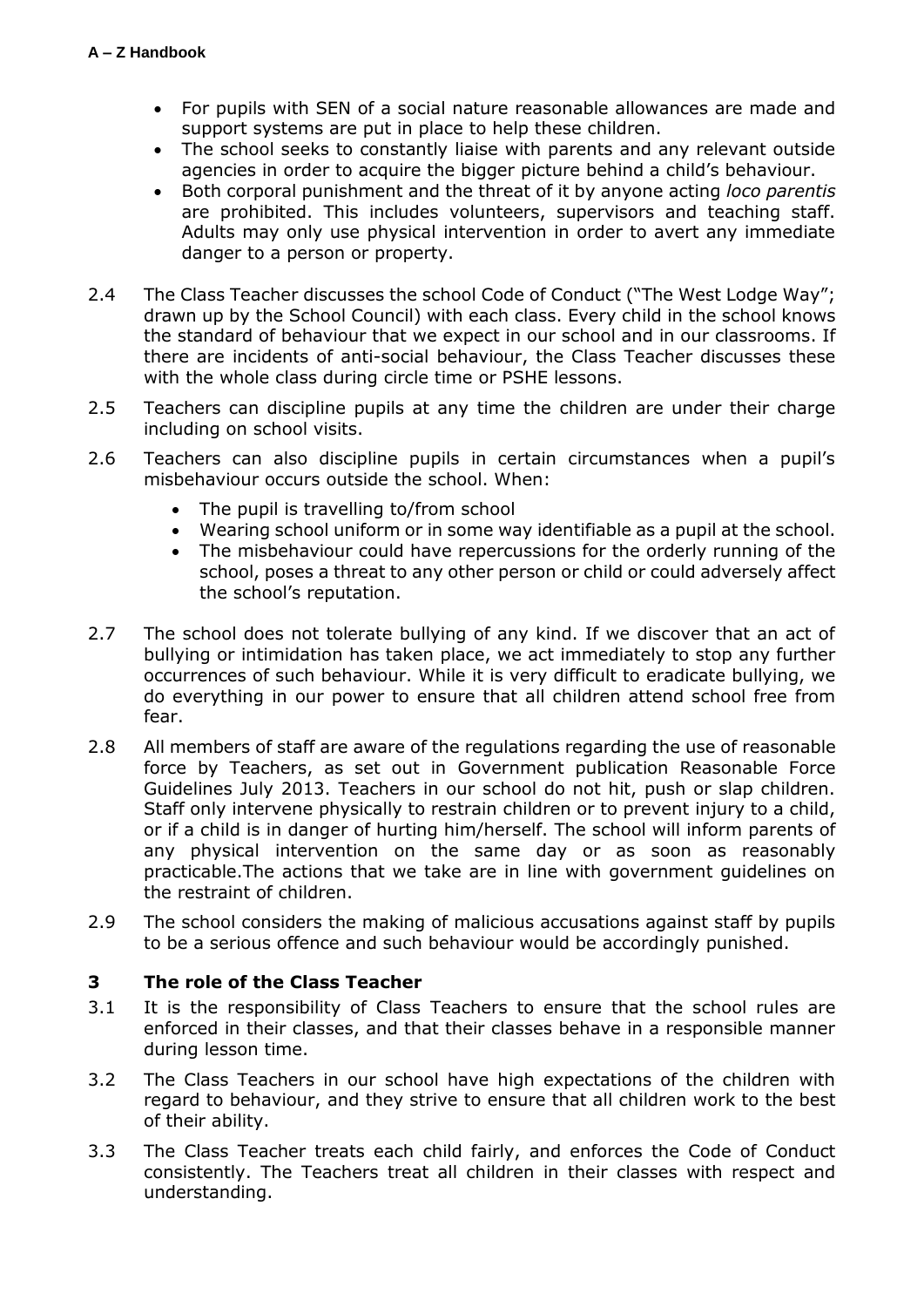- 3.4 The Class Teacher liaises with external agencies, as necessary, to support and guide the progress of each child. This will include the pupils' transition to their new schools.
- 3.5 The Class Teacher reports to parents about the progress of each child in their class, in line with the whole-school policy. The Class Teacher may also contact a parent if there are concerns about the behaviour or welfare of a child.

## **4 The role of the Head Teacher**

- 4.1 It is the responsibility of the Head Teacher to ensure strong school leadership in the implementation of behaviour management. Under the School Standards and Framework Act 1998, the behaviour policy should be delivered consistently throughout the school and the Head Teacher should report to governors, when requested, on the effectiveness of the policy. It is also the responsibility of the Head Teacher to ensure the health, safety and welfare of all children in the school.
- 4.2 The Head Teacher supports the staff by implementing the policy, by setting the standards of behaviour and by supporting staff in their implementation of the policy.
- 4.3 The Head Teacher keeps records of all reported serious incidents of misbehaviour.
- 4.4 The Head Teacher has the responsibility for giving fixed-term suspensions to individual children for serious acts of misbehaviour. For repeated or very serious acts of anti-social behaviour, the Head Teacher may permanently exclude a child. These actions are taken only after the school governors have been notified.

#### **5 The role of parents**

- 5.1 The school collaborates actively with parents, so that children receive consistent messages about how to behave at home and at school.
- 5.2 We explain the school rules in the Home-School Agreement and we expect parents to read them and support them.
- 5.3 We expect parents to support their child's learning, and to cooperate with the school, as set out in the home–school agreement. We try to build a supportive dialogue between the home and the school, and we inform parents immediately if we have concerns about their child's welfare or behaviour.
- 5.4 If the school has to use reasonable sanctions to punish a child, we expect parents to support the actions of the school. If parents have any concerns about the way that their child has been treated, they should initially contact the Class Teacher. If the concern remains, they should contact the Head Teacher. If these discussions cannot resolve the problem, a formal grievance or appeal process can be implemented.

#### **6 The role of governors**

- 6.1 The governing body has the responsibility of setting down these general guidelines on standards of discipline and behaviour, and of reviewing their effectiveness. The governors support the Head Teacher in adhering to these guidelines.
- 6.2 The Head Teacher has the day-to-day authority to implement the school's policy on behaviour and discipline, but governors may give advice to the Head Teacher about particular disciplinary issues. The Head Teacher must take this into account when making decisions about matters of behaviour.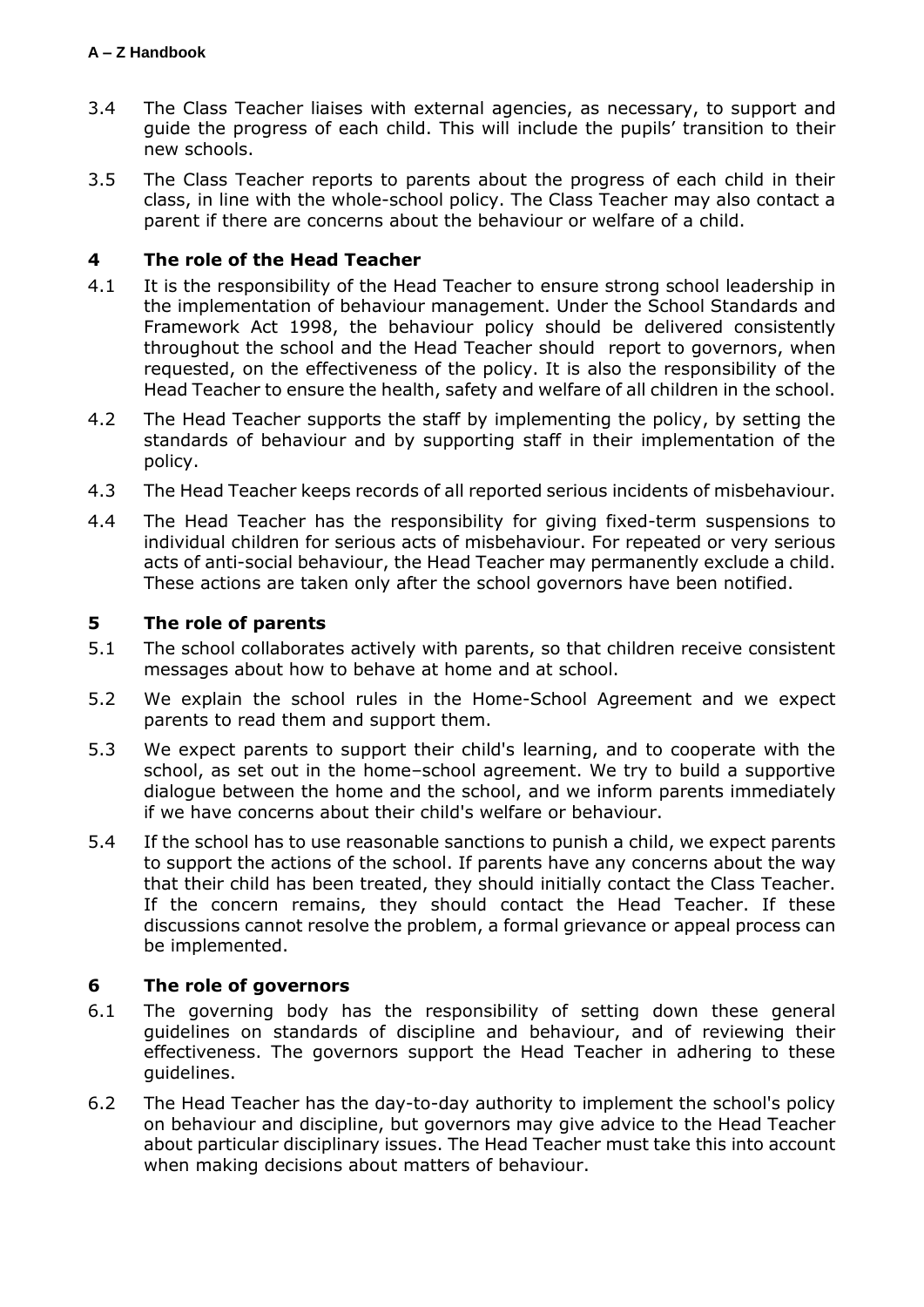# **7 Fixed-term and permanent exclusions**

- 7.1 We do not wish to exclude any child from school, but sometimes this may be necessary. The school has therefore adopted the standard national list of reasons for exclusion, and the standard guidance called Exclusion from School and Pupil Referral Units in England, 2012 (updated 2020). We refer to this guidance in any decision to exclude a child from school.
- 7.2 Only the Head Teacher (or the acting Head Teacher) has the power to exclude a child from school. The Head Teacher may exclude a child for one or more fixed periods, for up to 45 days in any one school year. In extreme and exceptional circumstances, the Head Teacher may exclude a child permanently. It is also possible for the Head Teacher to convert a fixed-term exclusion into a permanent exclusion, if the circumstances warrant this.
- 7.3 If the Head Teacher excludes a child, s/he informs the parents immediately, giving reasons for the exclusion. At the same time, the Head Teacher makes it clear to the parents that they can, if they wish, appeal against the decision to the governing body. The school informs the parents how to make any such appeal.
- 7.4 The Head Teacher informs the LA and the governing body about any permanent exclusion, and about any fixed-term exclusions beyond five days in any one term.
- 7.5 The governing body itself cannot either exclude a child or extend the exclusion period made by the Head Teacher.
- 7.6 The governing body has a discipline committee which is made up of between three and five members. This committee considers any exclusion appeals on behalf of the governors.
- 7.7 When an appeals panel meets to consider exclusion, they consider the circumstances under which the child was excluded, consider any representation by parents and the LA, and consider whether the child should be reinstated.
- 7.8 If the governors' appeals panel decides that a child should be reinstated, the Head Teacher must comply with this ruling.

# **8 Drug and alcohol-related incidents**

- 8.1 It is the policy of this school that no child should bring any drug, legal or illegal, to school. If a child will need medication during the school day, the parent or guardian should notify the school and ask permission for the medication to be brought. This should be taken directly to the school office for safekeeping. Any medication needed by a child while in school must be taken under the supervision of a Teacher or other adult worker.
- 8.2 The school will take very seriously misuse of any substances such as glue, other solvents, or alcohol. The parents or guardians of any child involved will always be notified. Any child who deliberately brings substances into school for the purpose of misuse will be punished by a fixed-term exclusion. If the offence is repeated, the child will be permanently excluded, and the police and social services will be informed.
- 8.3 If any child is found to be suffering from the effects of alcohol or other substances, arrangements will be made for that child to be taken home.
- 8.4 It is forbidden for anyone, adult or child, to bring onto the school premises illegal drugs. Any child who is found to have brought to school any type of illegal substance will be punished by a temporary exclusion. The child will not be readmitted to the school until a parent or guardian of the child has visited the school and discussed the seriousness of the incident with the Head Teacher.